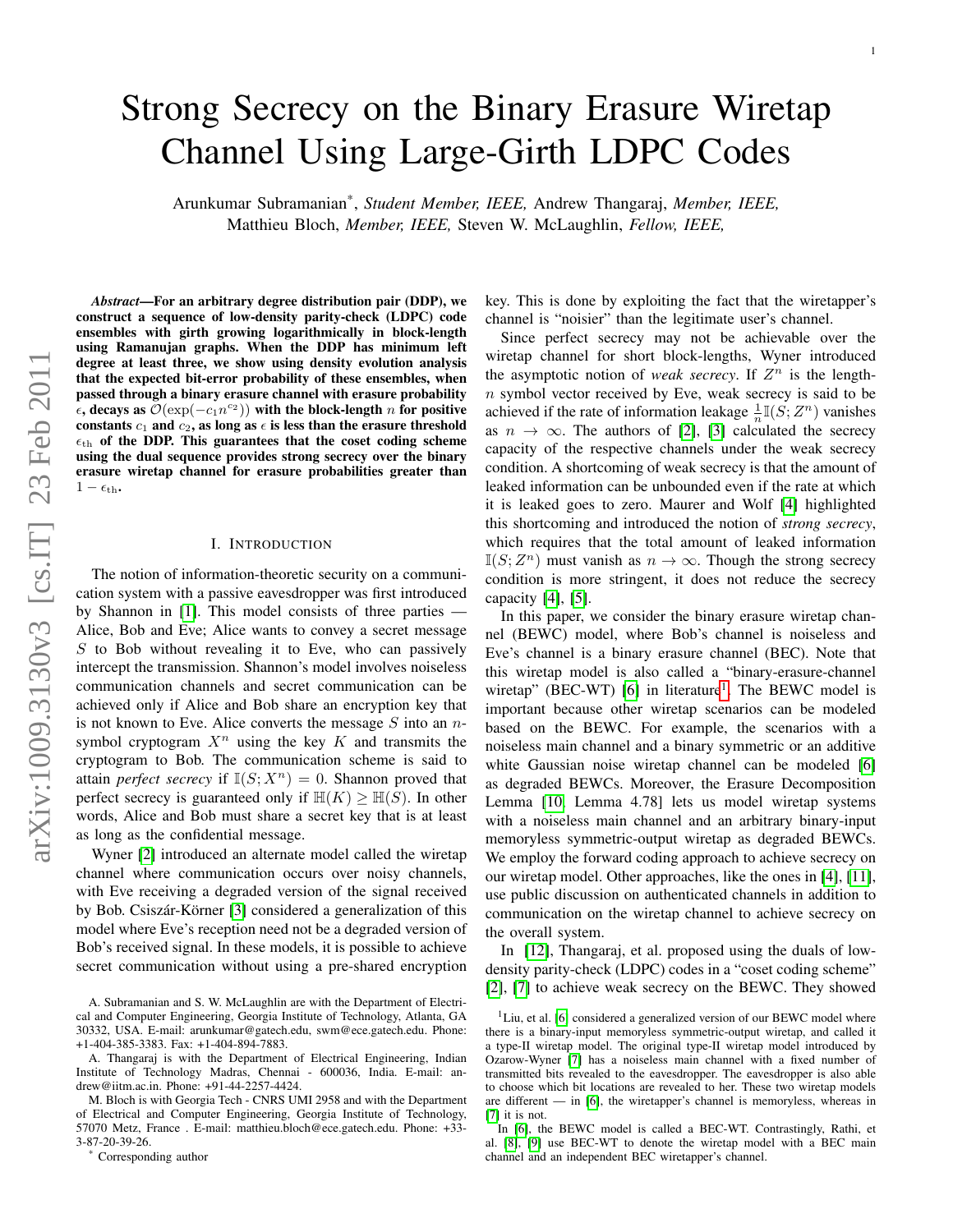that this scheme achieves weak secrecy over  $B EWC(\xi)$  for  $\xi > 1 - \epsilon_{\text{th}}$ , where  $\epsilon_{\text{th}}$  is the BEC threshold of the LDPC code ensembles under message passing (MP) decoding. As an extension to this result, Suresh, et al. [\[13\]](#page-9-12) showed that strong secrecy on the BEWC can be achieved using the duals of short-cycle-free LDPC codes in the coset coding scheme. They first show that a sufficient condition for strong secrecy is to have the MP block-error probability decay as  $\mathcal{O}(1/n^2)$ . Using a stopping set based analysis, they prove that short-cycle-free LDPC code ensembles satisfy this condition. Specifically, they show that strong secrecy is achieved on BEWC( $\xi$ ) for  $\xi > 1$  –  $\epsilon_{\rm ef}$ , where  $\epsilon_{\rm ef}$  is the lower bound on error-floor of LDPC codes defined in [\[14\]](#page-9-13). Since  $\epsilon_{\rm ef} < \epsilon_{\rm th}$ , there is a gap between the strong and weak secrecy thresholds for finite-girth ensembles.

The work presented in this paper is based on the LDPC code based coset coding scheme of [\[12\]](#page-9-8), [\[13\]](#page-9-12). We show that the duals of "large-girth" LDPC codes achieve strong secrecy on the BEWC with no gap between the strong and weak secrecy thresholds. We do this by first analyzing the asymptotic behaviour of the bit-error probability estimate given by density evolution as the number of iterations increases monotonically. We then construct irregular Tanner graphs for arbitrary degree distribution pairs such that the girth of these graphs increases logarithmically in the number of vertices. This construction, which can potentially create disconnected Tanner graphs, is based on the large-girth regular Ramanujan graphs constructed by Lubotzky, et al. [\[15\]](#page-9-14). We show that the LDPC codes based on our graphs have a bit-error probability that closely follows the density evolution estimate for increasing iterations. This property, together with the logarithmic increase in the girth of the underlying graphs, guarantees that the duals of our LDPC codes will achieve strong secrecy on the BEWC.

In recent work [\[16\]](#page-10-0), [\[17\]](#page-10-1), polar codes have been suggested as methods for approaching the secrecy capacity of general degraded and symmetric wiretap channels, of which the erasure wiretap channel is a special case. However, since the threshold phenomenon of LDPC codes is observed at shorter blocklengths than polarization, there is enough interest in studying the strong secrecy properties of LDPC code ensembles. Also, the mechanism of security using polar and LDPC codes is different. Security of polar codes is proved using the capacityapproaching properties of these codes. In the case of LDPC code ensembles over erasure wiretap channels, we use the duals of codes with a threshold property that need not be close to capacity.

This paper is organized as follows. In Section [II,](#page-1-0) we give a brief introduction of the channel model and the coset coding scheme, and relate the strong secrecy condition to the bit-error probability of the duals of the codes used in the coset coding scheme. In Section [III,](#page-2-0) we give a brief overview of the density evolution analysis for LDPC codes and state the result regarding the double exponential decay of the density evolution bit-error probability estimate as the number of iterations increases. We then show that this result translates to strong secrecy on the BEWC using the duals of large-girth regular LDPC codes. In Section [IV,](#page-3-0) we provide a quick overview of existing constructions for graphs with good girth. We then describe our construction of large-girth graphs



<span id="page-1-1"></span>Fig. 1. The binary erasure wiretap channel model.

and prove that the duals of the resulting LDPC codes achieve strong secrecy.

#### <span id="page-1-0"></span>II. COSET CODING SCHEME AND STRONG SECRECY

We consider the binary erasure wiretap channel (BEWC) model introduced in [\[12\]](#page-9-8), which consists of two legitimate parties, Alice and Bob, and an eavesdropper, Eve (Fig. [1\)](#page-1-1). The channel from Alice to Bob is noiseless and Eve sees the bits sent to Bob through a binary erasure channel (BEC) with erasure probability  $\xi$ .

Prior to transmission, Alice and Bob publicly agree on a  $(n, n(1 - R))$  binary linear code C. For each possible value s of the  $nR$  bit secret vector  $S$ , we associate a coset of  $C$ given by  $C(\mathbf{s}) = {\mathbf{x}^n \in \{0,1\}^n : \mathbf{x}^n \mathbf{H}^T = \mathbf{s}}$ , where **H** is the parity check matrix of  $C$ . Note that all the vectors in this paper are assumed to be row vectors. To convey the message S to Bob, Alice picks a vector  $X^n$  from one of the  $2^{n(1-R)}$ vectors of  $C(S)$  at random and transmits it over  $BEWC(\xi)$ . Bob obtains the secret message from the received vector by calculating  $X^n$ **H**<sup>T</sup>.

The amount of information that is leaked to Eve through her observation  $Z^n$  can be bounded [\[13\]](#page-9-12) as

$$
\mathbb{I}(S;Z^n) \le n \, R \, P^{\text{MAP}}_B(C^{\perp}, 1-\xi)
$$

where  $P_B^{\text{MAP}}(C^{\perp}, 1 - \xi)$  is the block-error probability under maximum a posteriori (MAP) decoding of the dual code  $C^{\perp}$ transmitted over  $\text{BEC}(1-\xi)$ . A weakened form of this upper bound can be obtained by substituting  $P_B^{\text{MAP}}$  with  $P_B^{\text{MP}}$ , the block-error probability using the message passing (MP) decoder with infinite number of iterations.

The security condition on a sequence of encoding schemes of increasing block-length  $n$  and a constant rate  $R$  to achieve strong secrecy on a wiretap channel is

$$
\mathbb{I}(S;Z^n)\to 0 \quad \text{as } n\to\infty
$$

<span id="page-1-2"></span>**Lemma 1** (adapted from [\[13,](#page-9-12) Corollary 1]). *If*  $(C_n^{\perp})$  *is a sequence of binary linear block codes of rate* R *with increasing block length n such that for some*  $\alpha > 1$ *,* 

$$
P_B^{\text{MP}}(C_n^{\perp}, 1 - \xi) = \mathcal{O}\left(\frac{1}{n^{\alpha}}\right)
$$

*then strong secrecy is achieved on BEWC(*ξ*) when the dual sequence*  $(C_n)$  *is used under the coset coding scheme.* 

We use the standard order notations  $\mathcal{O}$ ,  $\partial$ ,  $\Theta$ ,  $\omega$  and  $\Omega$  as defined in [\[18\]](#page-10-2). From Lemma [1,](#page-1-2) it is clear that the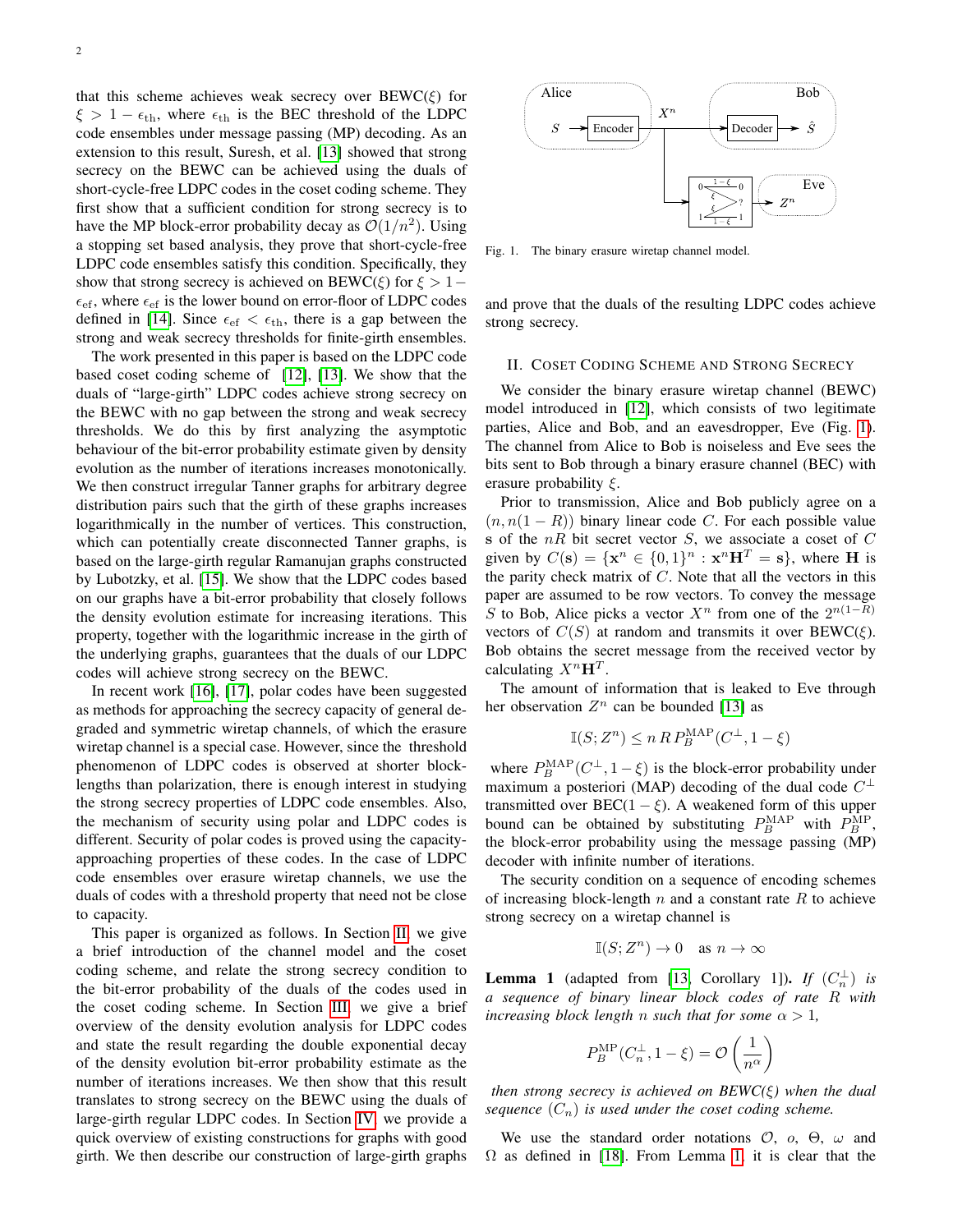sequence  $(C_n)$  achieves strong secrecy on BEWC( $\xi$ ) if the dual sequence has

$$
P_B^{\rm MP}(C_n^{\perp}, 1 - \xi) = \mathcal{O}\left(\frac{1}{n^2}\right)
$$

Using the union bound on the block-error probability,

$$
P_B^{\text{MP}}(C_n^{\perp}, 1 - \xi) \le n P_b^{\text{MP}}(C_n^{\perp}, 1 - \xi)
$$

where  $P_b^{\text{MP}}$  is the bit-error probability using the MP decoder.

<span id="page-2-1"></span>**Corollary 2.** If a sequence  $(C_n)$  of binary linear codes with *increasing block length* n *and rate* 1−R *is such that the dual* sequence  $(C_n^{\perp})$  has a bit-error probability such that

$$
P_b^{\text{MP}}(C_n^{\perp}, 1 - \xi) = \mathcal{O}\left(\frac{1}{n^3}\right)
$$

*then strong secrecy is achieved on BEWC(ξ) when*  $(C_n)$  *is used under the coset coding scheme.*

# <span id="page-2-0"></span>III. ASYMPTOTIC BEHAVIOUR OF THE BEC DENSITY EVOLUTION FORMULA

The asymptotic behaviour of the bit-error probability of LDPC codes under MP decoding can be tracked using density evolution [\[10,](#page-9-6) Sec. 3.9]. The main result of our paper is based on the asymptotic behaviour of the BEC density evolution expression as the number of iterations goes to infinity. Since density evolution gives only an approximate value of the biterror probability and our ultimate aim is to study the asymptotic behaviour of the bit-error probability, it is important to understand where and how approximations are made in density evolution.

#### *A. Density Evolution Analysis - a Background*

Let  $\mathcal{H}_n$  be an arbitrary ensemble of Tanner graphs with n variable nodes. Suppose a graph  $G$  is selected uniformly at random from  $\mathcal{H}_n$  and a random codeword from the associated block code is transmitted over  $BEC(\epsilon)$ . The receiver, with the knowledge of  $G$ , tries to decode the transmitted word using the MP algorithm. For a family of ensembles  $(\mathcal{H}_n)$  with increasing  $n$ , let

- $x(t, n)$  = the probability that a randomly selected edge in the Tanner graph transmits an erasure message from its variable node to its check node at the  $t<sup>th</sup>$  iteration
- $y(t, n)$  = the probability that a randomly selected codeword bit is unknown after  $t$  iterations

*1) Computation Graphs [\[10,](#page-9-6) Sec. 3.7.1]:* To evaluate  $x(t, n)$  and  $y(t, n)$  explicitly, the computation graphs associated with the Tanner graph ensemble may be considered. Suppose a graph G is selected from  $\mathcal{H}_n$  uniformly at random and a random edge  $e$  is picked from  $G$ . Let  $v$  be the variable node connected to e. The level-t *edge-rooted computation graph*  $\vec{C}_t$  of  $\mathcal{H}_n$  is defined as the subgraph obtained by traversing from  $v$  up to iteration depth  $t$  in all directions except along  $e \cdot \vec{C}_t$  is a random graph whose distribution depends only on t and  $\mathcal{H}_n$ . Also,  $x(t, n)$  can be uniquely determined given the possible realizations of  $\vec{\mathcal{C}}_t$  and their probabilities (regardless of what  $\mathcal{H}_n$  is).



Fig. 2. An example of a level-2 decoding neighbourhood tree.

To evaluate  $y(t, n)$ , the level-t *node-rooted computation*  $graph C_t$ , defined subsequently, may be considered. As before, a graph G is selected from  $\mathcal{H}_n$  uniformly at random. Then, a random variable node v is picked from G.  $\check{\mathcal{C}}_t$  is defined as the subgraph obtained by traversing from  $v$  up to iteration depth t in *all* directions. Like  $\vec{C}_t$ ,  $\vec{C}_t$  is also dependent only on t and  $\mathcal{H}_n$ .  $y(t, n)$  can be uniquely determined given the possible realizations of  $\mathcal{C}_t$  and their probabilities (again, regardless of  $\mathcal{H}_n$ ).

*2) Tree Ensembles [\[10,](#page-9-6) Sec. 3.7.2]:* While studying the error-correcting performance of LDPC codes, the codes corresponding to the socket permutation ensemble of Tanner graphs, denoted by  $\mathcal{G}(n, \lambda, \rho)$ , are usually considered. The graphs in this ensemble contain  $n$  variable nodes, whose degrees are determined by the degree distribution polynomial  $\lambda(x)$  =  $\sum_i \lambda_i x^{i-1}$ , where  $\lambda_i$  is the fraction of edges that are connected to degree-i variable nodes. The check-node degree distribution is determined by the polynomial  $\rho(x) = \sum_j \rho_j x^{j-1}$ , where  $\rho_i$  is the fraction of edges connected to degree-j check nodes.

In the classical setting,  $\mathcal{H}_n = \mathcal{G}(n, \lambda, \rho)$  is considered, and  $x(t, n)$  and  $y(t, n)$  are analyzed while keeping t fixed and letting  $n$  grow monotonically. The possible computation graphs of  $\mathcal{G}(n, \lambda, \rho)$  are not cycle-free and hence enumerating them is cumbersome. Doing an exact analysis of the biterror probability  $y(t, n)$  for this ensemble is therefore difficult. Density evolution resorts to an approximate analysis by considering *tree ensembles*, which are asymptotic approximations of computation graphs.

The *node-rooted tree ensemble*  $\mathcal{T}_t$  is an approximation of the computation graph  $\tilde{C}_t$  of  $\mathcal{G}(n, \lambda, \rho)$ .  $\tilde{\mathcal{T}}_t$  is a random graph which takes all possible level- $t$  decoding neighbourhood trees permitted by  $(\lambda, \rho)$  and it is generated by the following rules.

- The degrees of all nodes are chosen independently.
- The root variable node has degree i with probability  $L_i$ , where  $L_i$  is the fraction of degree-i variable nodes in  $\mathcal{G}(n, \lambda, \rho).$
- All the leaf variable nodes have degree one.
- All other variable nodes have degree  $i$  with probability  $\lambda_i$ .
- Check nodes have degree j with probability  $\rho_j$ .

The *edge-rooted tree ensemble*  $\vec{\tau}_t$ , which is an asymptotic approximation of  $\vec{\mathcal{C}}_t$ , is defined in a similar manner, except for the fact that the root variable node has degree  $i$  with probability  $\lambda_{i+1}$ .

Suppose the block code corresponding to the Tanner graph  $\vec{\mathcal{T}}_t$  is transmitted over BEC( $\epsilon$ ). The probability that the root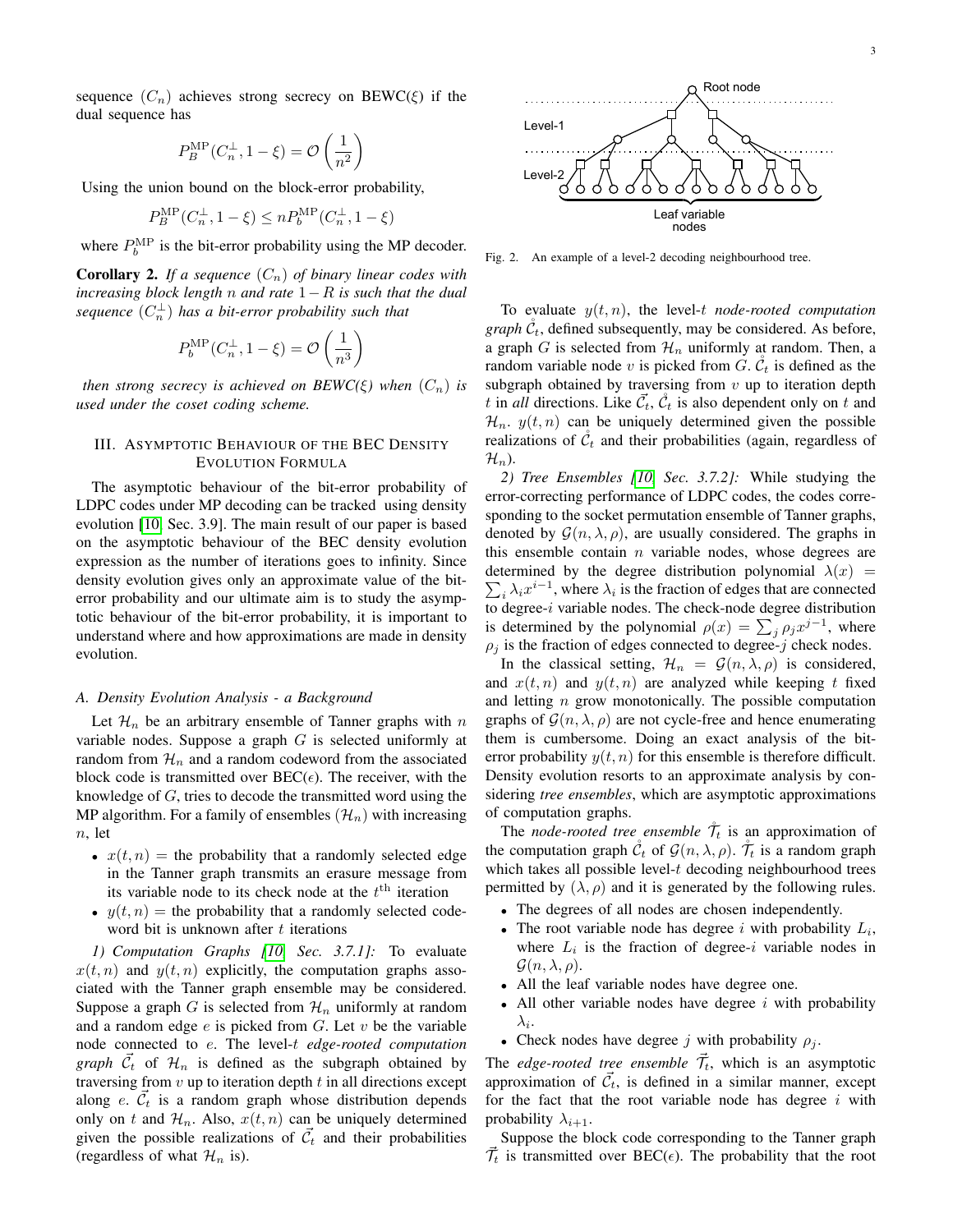node is unknown after t iterations of the MP decoder, denoted by  $x_t$ , is given by the recursive equation

$$
x_t = \epsilon \lambda (1 - \rho(1 - x_{t-1})) =: f(\epsilon, x_{t-1})
$$

with  $x_0 = \epsilon$ . The threshold  $\epsilon_{\text{th}}$  is defined as the supremum of all values of  $\epsilon$  for which the sequence  $(x_t)$  converges to zero.

For the ensemble  $\mathcal{T}_t$  a similar probability  $y_t$  may be defined. We will have

$$
y_t = \epsilon L(1 - \rho(1 - x_{t-1}))
$$

where  $L(x) = \sum_i L_i x^i$  is the degree distribution polynomial from the node perspective.

#### *B. Density Evolution - Asymptotic Behaviour*

It is a well-known result that  $x_t$  and  $y_t$  exhibit a doubleexponential decay as t goes to infinity for  $\epsilon < \epsilon_{\text{th}}$ . A proof of this result for regular codes is provided in [\[19,](#page-10-3) Sec. V-A]. For the sake of completeness, we state the more general result for irregular codes and provide an alternative proof (see Appendix [A\)](#page-7-0) involving mathematical induction.

<span id="page-3-1"></span>**Lemma 3.** For a distribution pair  $(\lambda, \rho)$  with minimum *variable node degree*  $l_{\min} \geq 3$  *and*  $\epsilon < \epsilon_{\text{th}}$ *, we have* 

$$
x_t, y_t = \mathcal{O}\left(\exp(-\beta(l_{\min} - 1)^t)\right) \tag{1}
$$

*as*  $t \to \infty$ *, where*  $\beta > 0$  *is a constant.* 

It is important to note that a similar *double exponential* decay result is not true for DDPs that have degree-2 variable nodes. Working out the expressions for this case, we can see that  $x_t$  (and  $y_t$ ) exhibits only an *exponential* decay in the number of iterations. Note that  $x_t$  is the expectation of the root-node bit-error probability taken over the possible outcomes of  $\tilde{T}$ . The dominating term in this expectation is the contribution of the worst-case trees, namely, the trees that contain *only* variable nodes of the least degree. DDPs with degree-2 variable nodes form a special case where the contribution by the worst-case trees decays only exponentially.

#### *C. Asymptotic Decay of Bit-Error Probability*

Suppose we are given a DDP  $(\lambda, \rho)$  with  $l_{\min} \geq 3$ . For  $k = 1, 2, 3, \ldots$ , let  $(n_k)$  be a strictly increasing sequence of positive integers and let  $t_k$  be such that

$$
t_k = \left\lceil \frac{\log \log n_k + \log a - \log \beta}{\log (l_{\min} - 1)} \right\rceil
$$

for any positive integer a. This means that  $y_{t_k} = \mathcal{O}(1/n_k^a)$ . In particular, we have  $y_t = \mathcal{O}(1/n^3)$  for  $a = 3$  (we drop the subscript k for convenience). Since  $y_t$  is only an approximation of  $y(t, n)$ , this does not necessarily mean that the actual bit-error probability  $y(t, n)$  itself decays as  $\mathcal{O}(1/n^3)$ .

Our ultimate aim is to prove an information-theoretic result and this requires rigorous mathematical proofs. There are only a few rigorous results regarding the "closeness" of the density evolution approximation. For example, we know the following results

• For 
$$
\mathcal{G}(n, \lambda, \rho)
$$
  
\n
$$
\lim_{n \to \infty} x(t, n) = x_t, \qquad \lim_{n \to \infty} y(t, n) = y_t
$$

as long as t remains constant  $[10, Thm. 3.49]$  $[10, Thm. 3.49]$ .

• The "exchange of limits" result by Korada-Urbanke [\[20\]](#page-10-4).

To achieve strong secrecy, we must find some ensemble  $\mathcal{H}_n$  for which  $y(t, n) = \mathcal{O}(1/n^3)$ , where t is growing with  $n$  at least as fast as  $\log \log n$ . In general, this is not true for  $\mathcal{G}(n, \lambda, \rho)$ . For example, any irregular DDP with  $l_{\min} = 3$ does not satisfy  $y(t, n) = \mathcal{O}(y_t)$  any  $\epsilon > 0$  (see [\[14,](#page-9-13) Thm. 16]).

*1) Strong Secrecy on the BEWC Using Large-Girth Regular LDPC Codes:* Let  $\mathcal{G}_q(n,\lambda,\rho)$  denote the subset of Tanner graphs in  $\mathcal{G}(n, \lambda, \rho)$  whose girth is at least g. Clearly, the level-t computation graphs of  $G_{4t+2}(n, \lambda, \rho)$  are cycle free. This means that any possible outcome of  $\check{\mathcal{C}}_t$  is also a possible outcome of  $\mathcal{T}_t$ . This does not necessarily mean that  $\mathcal{C}_t$  and  $\mathcal{T}_t$ are identically distributed and therefore,  $y(t, n) = y_t$  is not necessarily true for  $\mathcal{G}_{4t+2}(n, \lambda, \rho)$ .

The regular LDPC code ensemble  $G_{4t+2}(n, x^{c-1}, x^{d-1})$  is a special case for which  $\mathcal{C}_t$  and  $\mathcal{T}_t$  are equal to a unique tree T. Since  $y(t, n)$  is calculated from  $\mathcal{C}_t$  in the same way as  $y_t$ is calculated from  $\mathcal{T}_t$ , we have  $y(t, n) = y_t$ . Using a similar reasoning, we can also say that  $x(t, n) = x_t$ .

In essence, density evolution analysis is approximate because it makes the following assumptions.

- 1) The decoding neighbourhood is a tree
- 2) The degrees of the nodes in the decoding tree can be chosen independently.

For large-girth Tanner graphs, the first assumption is justified. However, the second assumption is not justified for largegirth irregular Tanner graphs. For large-girth *regular* Tanner graphs, there is a unique decoding neighbourhood with only one choice for variable-node degrees and only one choice for check-node degrees, which means that the second assumption is also justified. Therefore, we are able to assert that the density evolution estimate is exact in the case of large-girth regular LDPC codes, but are unable to do the same for the irregular counterpart.

Assume that there exists a sequence  $(C_n^{\perp})$  of  $(c, d)$ -regular LDPC codes with  $c \geq 3$  such that their Tanner graphs have girth at least  $4t + 2$  with

$$
t = \left\lceil \frac{\log \log n + \log 3 - \log \beta}{\log (c - 1)} \right\rceil
$$

(The existence of such codes will be proved in the next section). For these codes, we have

$$
P_b^{\rm MP}(C_n^{\perp}, \epsilon, t) := y(t, n) = y_t \tag{2}
$$

$$
=\mathcal{O}\left(\frac{1}{n^3}\right) \tag{3}
$$

for  $\epsilon < \epsilon_{\text{th}}$ . Here,  $P_b^{\text{MP}}(C_n^{\perp}, \epsilon, t)$  denotes the bit-error probability after  $t$  iterations. By the above equation, the dual sequence  $(C_n)$  will achieve strong secrecy on BEWC( $\xi$ ) for  $\xi > 1 - \epsilon_{\text{th}}$ .

# IV. LARGE-GIRTH GRAPHS

# <span id="page-3-0"></span>*A. Existence of Large-Girth Graphs*

For our scheme to achieve strong secrecy, we require a sequence of regular bipartite graphs whose girth increases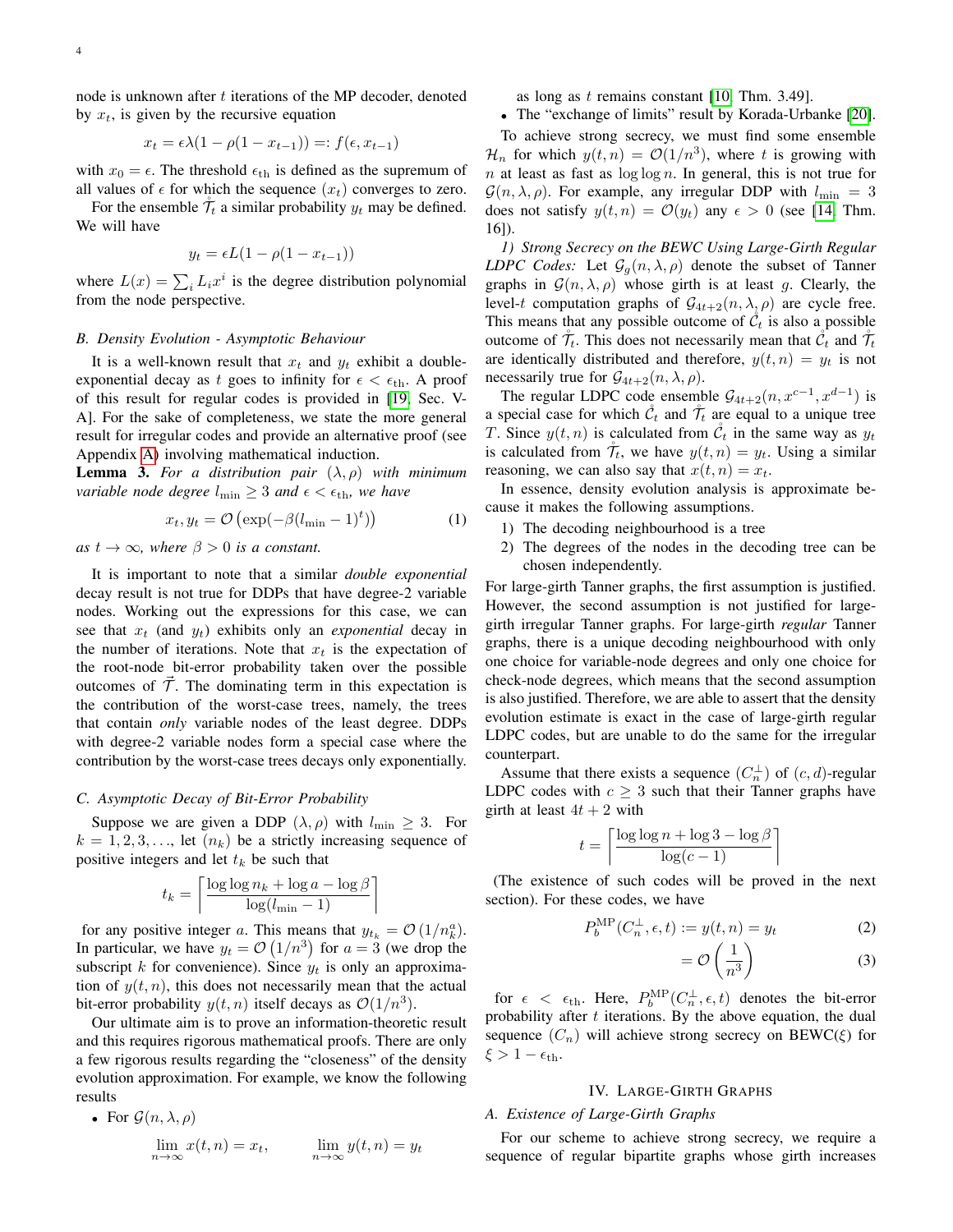

Fig. 3. An illustration of Algorithm [1](#page-4-0) to create bipartite graphs.

faster than  $\log \log n$ , where *n* is the number of vertices. We define a sequence of *large-girth graphs* as one with a prescribed degree distribution whose girth increases as  $\log n$ . These large-girth graphs satisfy the girth condition required for strong secrecy. The existence of these graphs is related to the problem of *cages* [\[21\]](#page-10-5) in graph theory. A  $\nu$ -regular (simple) graph is one where each vertex has exactly  $\nu$  neighbours. A  $(\nu, g)$  *cage* is a vertex minimal *v*-regular graph of girth g. Erdös and Sachs [\[22\]](#page-10-6) showed that cages exist for all  $\nu \geq 3$ and  $g \geq 3$ . For a given  $\nu \geq 4$ , let  $(R_g)_{g \in \mathbb{N}}$  be a sequence of  $(\nu, g)$  cages in  $n(g)$  vertices. From the upper [\[23\]](#page-10-7) and lower [\[22\]](#page-10-6) lower bounds on *n*, we have  $g = \Theta(\log n)$ . This means that  $(R_{q})$  is a sequence of large-girth graphs. Since cages are not necessarily bipartite and we require a sequence of largegirth *bipartite* graphs, we make use of Algorithm [1](#page-4-0) [\[24,](#page-10-8) Sec. 3.1]. For convenience, we denote the operation performed by this algorithm by  $B(\cdot)$ .

Algorithm 1 Construction of a bipartite graph given any graph [\[24,](#page-10-8) Sec. 3.1].

- <span id="page-4-0"></span>1: Given a graph  $G$  in  $n$  vertices, create an identical copy G' with  $V(G) \cap V(G') = \emptyset$ . Let  $f: V(G) \to V(G')$  be a graph homomorphism.
- 2: Create a graph H with vertex set  $V(H) = V(G) \cup V(G')$ and edge set  $E(H) = \{ \{x, y\} : x \in V(G), y \in$  $V(G'), f(x) \sim y$  in  $G'$ . That is, if  $a_1, b_1 \in V(G)$ ,  $a_2 = f(a_1)$ ,  $b_2 = f(b_1)$  and  $a_1b_1 \in E(G)$  (or equivalently, if  $a_2b_2 \in E(G')$ , then  $a_1b_2, a_2b_1 \in E(H)$ .

**Lemma 4.** *Given a graph G, if*  $H = B(G)$  *then*  $g(H) \geq$  $g(G)$ .

*Proof:* For any cycle C in H with the vertices in the order  $(u_0, v_0, u_1, v_1, \ldots, u_{r-1}, v_{r-1}, u_0)$  there exists a closed walk

$$
W = (u_0, f^{-1}(v_0), u_1, f^{-1}(v_1), \dots, u_{r-1}, f^{-1}(v_{r-1}), u_0)
$$

in G. Note that  $r \geq 2$ . W can either contain a cycle, or it can be a path tracing itself back after some point. We show that this closed walk has a cycle.

Suppose this closed walk does not have a cycle. Then, without loss of generality, we can assume that it traces itself back at some point  $v_i$ . Therefore, the sequence  $u_i, v_i, u_{(i+1) \text{ mod } r}$ is such that  $u_i = u_{(i+1) \bmod r}$ . This is a contradiction since all the vertices in the original cycle are distinct and  $r \geq 2$ .

Therefore,  $W$  contains a cycle  $C^*$ . We have

$$
length(C) \ge length(C^*) \ge g(G)
$$

which proves that  $g(H) \geq g(G)$ . Note that the second inequality in the above equation follows from the fact that  $C^*$  is a cycle in  $G$ .

By the above lemma,  $(B(R_g))_{g \in \mathbb{N}}$  is a sequence of largegirth  $\nu$ -regular bipartite graphs. Using this sequence, it is pos-sible to construct (see Algorithm [4\)](#page-6-0) large-girth  $(c, d)$  regular Tanner graphs for arbitrary c, d.

However, it should be noted that there is no standard construction of  $(\nu, q)$ -cages that works for all  $\nu$  and g. Moreover, the structures of cages for  $\nu > 20$  or for  $g > 15$  are not currently known. Though the existence of cages proves the existence of large-girth regular LDPC codes, it does not result in a generalized construction algorithm for these codes. In the later sections, we will construct large-girth LDPC codes from large-girth graphs that are not necessarily cages.

#### *B. Existing Constructions for Tanner Graphs With Good Girth*

A construction of regular large-girth LDPC codes was proposed by Gallager in his monograph [\[25,](#page-10-9) Appendix C]. The progressive edge growth (PEG) algorithm [\[26\]](#page-10-10) constructs LDPC codes with a prescribed left (variable-node) degree distribution and rate. Though empirical evidence shows that PEG creates codes of good girth, we are unable to prove that they are large-girth codes. A PEG-like algorithm to construct *almost* regular large-girth graphs was proposed in [\[27\]](#page-10-11). A modification of this algorithm to create almost  $(c, d)$ -regular large-girth LDPC codes was published as the Almost Regular large-Girth (ARG) algorithm [\[28\]](#page-10-12). Though ARG creates largegirth LDPC codes, it cannot be used to create LDPC codes for a pre-defined DDP.

Based on the large-girth regular graph construction in [\[29\]](#page-10-13), [\[30\]](#page-10-14), Kim, et al. [\[31\]](#page-10-15) constructed large-girth regular LDPC codes of rate  $1/q$ , for any prime power q. In other work, Margulis [\[32\]](#page-10-16) constructed 2r-regular large-girth graphs and based on his idea, Rosenthal and Vontobel [\[33\]](#page-10-17) constructed largegirth (3, 6)-regular LDPC codes using the algebraic structure behind the construction of Ramanujan graphs proposed by [\[15\]](#page-9-14).

It can be noted that the above constructions produce only large-girth LDPC codes of specific rates and specific (regular) degree distributions. On the other hand, the construction described in the next section produces large-girth graphs of arbitrary rates and degree distributions.

# *C. Proposed Construction of Large-Girth Graphs*

The adjacency matrix of a simple graph with  $n$  vertices is an  $n \times n$  matrix  $[a_{i,j}]$  such that  $a_{i,j} = 1$  whenever vertices i and j are adjacent, and  $a_{i,j} = 0$  otherwise. We consider the eigenvalues of the adjacency matrix. For a  $k$ -regular graph, any eigenvalue  $\mu$  is such that  $|\mu| \leq k$ . A Ramanujan graph is a k-regular graph such that if  $\mu$  is an eigenvalue and  $|\mu| \neq k$ , then  $|\mu| \leq 2\sqrt{k-1}$ . For a detailed discussion of Ramanujan graphs, see the book Davidoff, et al. [\[34\]](#page-10-18).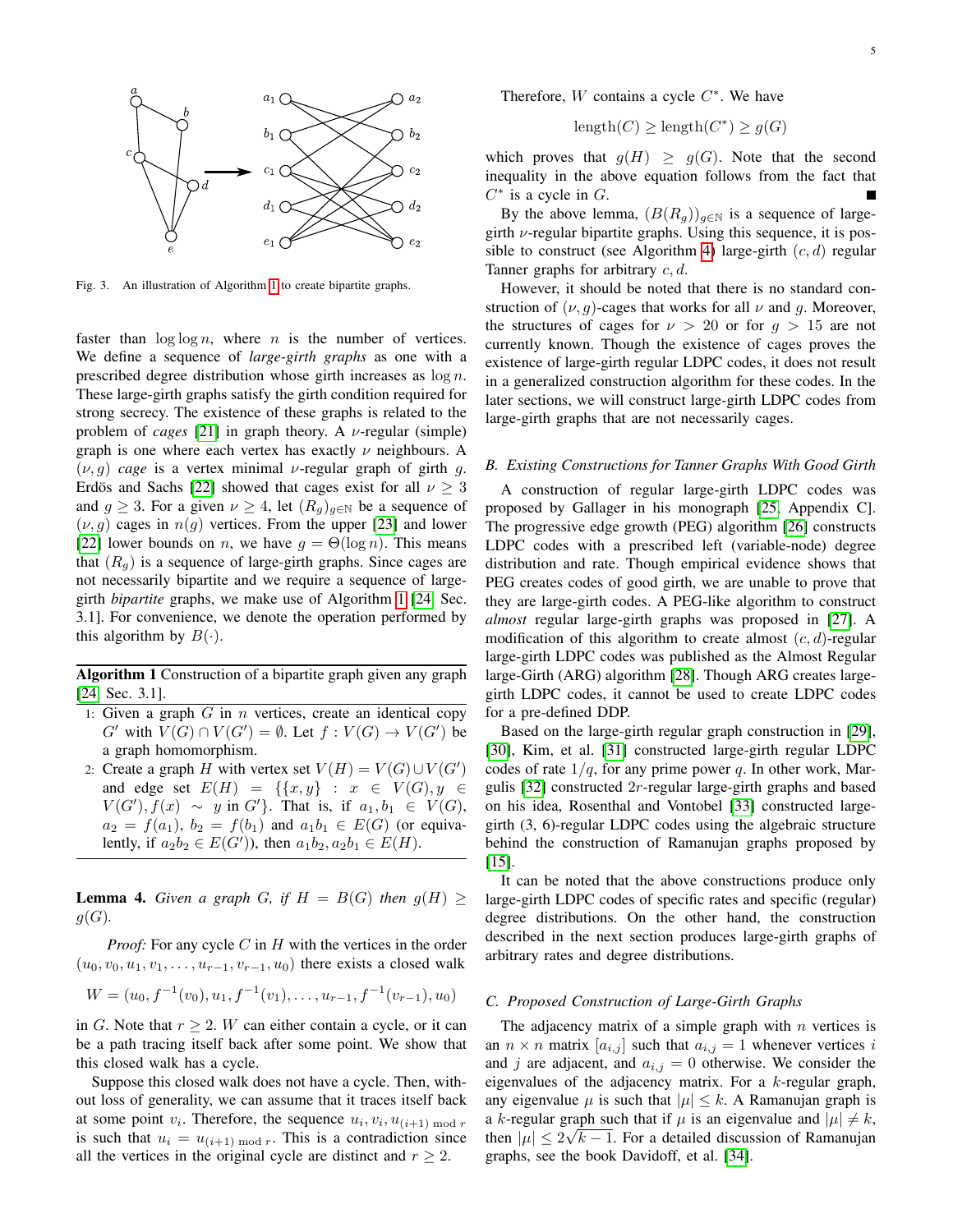Lubotzky, et al. [\[15\]](#page-9-14) provided a Cayley graph based construction of certain Ramanujan graphs. For primes  $p$  and  $q$ , they construct a family of graphs  $X^{p,q}$  with the following properties.

Theorem 5 ([\[34,](#page-10-18) Thm. 4.2.2]). *Let* p, q *be distinct, odd primes,* **FINDERED** ([54, THIRE 4.2.21]). Let  $p, q$  be assumed, bad primes,<br>with  $q > 2\sqrt{p}$ . The graphs  $X^{p,q}$  are  $(p + 1)$ -regular graphs *that are connected and Ramanujan. Moreover,*

1) If p is a quadratic residue modulo q, then  $X^{p,q}$  is a  $\sum_{n=1}^{\infty}$  *non-bipartite graph with*  $\frac{q(q^2-1)}{2}$  $\frac{(-1)}{2}$  vertices, satisfying the *girth estimate*

$$
g(X^{p,q}) \ge 2\log_p q
$$

2) If p is a quadratic non-residue module q, then  $X^{p,q}$  is *a bipartite graph with* q(q <sup>2</sup> − 1) *vertices, satisfying*

$$
g(X^{p,q}) \ge 4\log_p q - \log_p 4
$$

For our purposes, we will not be using the Ramanujan property of the graphs  $X^{p,q}$ ; we will merely use the above lower bounds on the girth.

When  $p$  is a quadratic residue modulo  $q$ , we can use the construction in Algorithm [1](#page-4-0) to generate a bipartite  $(p + 1)$ regular graph in  $q(q^2-1)$  vertices with girth at least  $2\log_p q$ . Using Algorithm [1,](#page-4-0) we now have the following corollary.

**Corollary 6.** *Given a prime p, for any*  $n \in \mathbb{N}$  *it is possible to construct a* (p+1)*-regular bipartite graph in* q(q <sup>2</sup>−1) *vertices* with girth at least  $2\log_p q$  for some prime  $q \geq n$  based on the *construction of Lubotzky, et al.*

We would like to construct  $k$ -regular bipartite graphs of large girth where  $k$  is some arbitrary natural number, i.e., it is not necessarily the successor of a prime number. We do this as follows. We first find an integer s such that  $sk - 1$  is a prime number, say  $p$ . The existence of  $s$  (and  $p$ ) is guaranteed by the following.

Theorem 7 (Dirichlet's Theorem on Arithmetic Progressions [\[35,](#page-10-19) Chapter 7]). *Given two positive integers* a, b *that are relatively prime, i.e.,*  $gcd{a, b} = 1$ *, the sequence*  $(an + b)_{n \in \mathbb{N}}$ *contains an infinite number of primes.*

Corollary 8. *Given any positive integer* k*, it is always possible to find* s ∈ N *such that* sk −1 *is a prime. Moreover, there are infinite such* s*.*

*Proof:* It can easily be seen that  $gcd\{k, k - 1\} = 1$ . Therefore, there are infinite prime numbers of the form  $rk +$  $(k - 1)$ , where  $r \in \mathbb{N}$ . Therefore, there are infinite prime numbers of the form  $sk - 1$ , where  $s \in \mathbb{N}$ .

Now, we know that for any arbitrary natural number  $k$ , we can create a family of sk-regular graphs of large girth for some natural number s. Using this family, we can create a family of large-girth  $k$ -regular graphs by using Algorithm [2.](#page-5-0)

In this paper, we will only consider the creation of equal sized partitions  $N_i$  in Step [1](#page-5-0) of Algorithm [2.](#page-5-0) Under this restriction, the partitioning of  $N(v)$  can be done in two different ways.

• Deterministic version. We assume that the edges in the graph G are in some simple ordering  $(e_1, e_2, \ldots, e_M)$ . If



Fig. 4. An illustration of Algorithm [2](#page-5-0) to split a vertex.

Algorithm 2 Splitting a vertex into vertices of smaller degrees.

- <span id="page-5-0"></span>1: Given a vertex  $v$  in a graph  $G$ , we partition the set of all its neighbours  $N(v)$  into  $N_1, N_2, \ldots, N_k$ .
- 2: We create a new graph  $H$  by deleting  $v$  from  $G$  and adding new vertices  $v_1, v_2, \dots, v_k$  and connecting  $v_i$  to the vertices in  $N_i$  for all i.

$$
N(v) = \{e_{i_1}, e_{i_2}, \dots, e_{i_{jk}}\} \text{ with } i_1 \le i_2 \le \dots \le i_j \text{, let}
$$

$$
N_1 = \{e_{i_1}, e_{i_2}, \dots, e_{i_k}\}
$$

$$
N_2 = \{e_{i_{k+1}}, e_{i_{k+2}}, \dots, e_{i_{2k}}\}
$$

and so on.

• Random version. The partitioning of  $N(v)$  is done in a random fashion.

Though the girth properties of the graphs obtained by the deterministic and the random versions of Algorithm [2](#page-5-0) are similar, it is easier to count graphs of a particular configuration when we use the deterministic version than when we use the random version.

<span id="page-5-1"></span>Lemma 9. *Given a graph* G*, if* H *is a graph obtained by splitting an arbitrary vertex of* G *according to either version of Algorithm [2,](#page-5-0) then*  $g(H) \geq g(G)$ *.* 

*Proof:* Suppose *H* does not have any cycles. In this case,  $g(H) = \infty$  and the lemma is true.

We are now left with the case where  $H$  has cycles. Consider any cycle  $C$  in  $H$ . Let  $v$  be the vertex of  $G$  that is being split and let  $V_{\text{new}} = \{v_1, v_2, \dots, v_k\}$  be the set of new vertices created. By traversing along  $C$  and identifying vertices  $v_i$  with  $v$ , we will get a closed walk  $W$  in  $G$ . We show that  $W$  contains a cycle.

If C has less than two vertices from the set  $V_{\text{new}}$ , then W is a cycle and we are done. Otherwise, C has at least two of these vertices. We can pick  $v_i, v_j$  such that while traversing from one to the other along  $C$ , we don't encounter any other vertices from  $V_{\text{new}}$ . Let this path (excluding  $v_i, v_j$ ) be denoted by P. Since  $v_i$  and  $v_j$  are not adjacent and  $N(v_i) \cap N(v_j) = \emptyset$ , this path has at least two vertices. Therefore,  $vPv$  is a cycle  $C^*$  in W that is smaller than C. Since G contains the cycle  $C^*$ , we have

$$
length(C) \ge length(C^*) \ge g(G)
$$

which shows that  $g(H) \ge g(G)$ .

Note that Algorithm [2](#page-5-0) can sometimes create a disconnected graph. That is,  $H$  may be disconnected even if  $G$  is connected. However, we can see that Lemma [9](#page-5-1) is valid regardless of any disconnections introduced by node splitting. Furthermore, the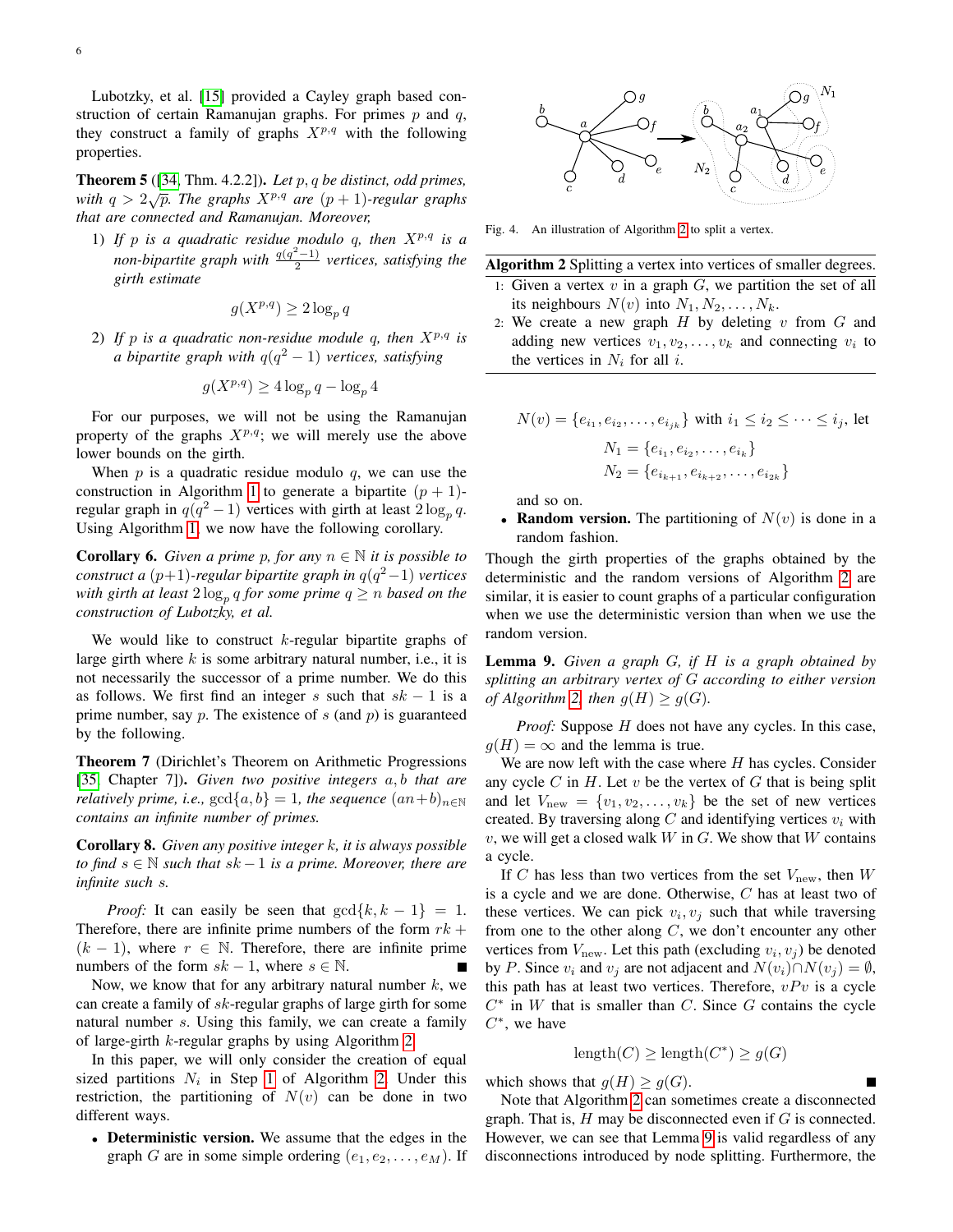proof of our main theorem relies only on Lemma [9](#page-5-1) and is valid even though some of the Tanner graphs in our ensemble may be disconnected.

**Algorithm 3** Constructing large-girth  $k$ -regular bipartite graphs.

- <span id="page-6-1"></span>1: Given a positive integer  $k$ , find the smallest solution for  $s \in \mathbb{N}$  such that  $sk - 1$  is a prime. The existence of s is guaranteed by Dirichlet's Theorem on Arithmetic Progressions. Denote  $sk - 1$  by p.
- 2: Pick a sequence of primes greater than  $2\sqrt{p}$ . For each such prime q, generate the graph  $X^{p,q}$  described in [\[15\]](#page-9-14).
- 3: If p is a quadratic residue modulo q, then  $G = B(X^{p,q})$ . Otherwise,  $G = X^{p,q}$ . In either case, G is an  $(sk)$ -regular bipartite graph on  $q(q^2 - 1)$  vertices and  $g(G) \geq 2 \log_p q$ .
- 4: Split each vertex of G successively into s vertices of degree k according to either version of Algorithm [2.](#page-5-0) Call this new graph  $H$ .
- 5: H is a k-regular bipartite graph with  $sq(q^2 1)$  vertices and  $g(H) \ge g(G) \ge 2 \log_p q$ .

**Algorithm 4** Constructing large-girth  $(c, d)$ -regular bipartite graphs.

- <span id="page-6-0"></span>1: Let  $k = LCM{c, d}$ . Construct a sequence of k-regular bipartite graphs of large girth according to Algorithm [3.](#page-6-1)
- 2: Given a k-regular bipartite graph G with  $sq(q^2 1)$ vertices and  $g(G) \geq 2 \log_p q$ , let  $(V_s, V_c)$  be the bipartition of the vertices. We have  $|V_s| = |V_c| = \frac{sq(q^2-1)}{2}$  $\frac{(-1)}{2}$ .
- 3: Split each vertex in  $V_s$  into  $k/c$  new vertices of degree  $c$  each according to either version of Algorithm [2](#page-5-0) to get  $rac{k}{c}$  $sq(q^2-1)$  $\frac{(-1)}{2}$  left vertices of degree c.
- 4: Split each vertex in  $V_c$  into  $k/d$  new vertices of degree  $d$  each according to either version of Algorithm [2](#page-5-0) to get  $rac{k}{d}$  $sq(q^2-1)$  $\frac{z^{2}-1}{2}$  right vertices of degree d. The resultant graph H is a  $(c, d)$ -regular bipartite graph with  $g(H) \geq 2 \log_p q$ .

# *D. Strong Secrecy Using Irregular LDPC Codes Based on Ramanujan Graphs*

For a given DDP  $(\lambda, \rho)$ , we can create a sequence of largegirth  $(\lambda, \rho)$ -irregular LDPC codes  $(C_n)$  of increasing blocklength  $n$  using Algorithm [5.](#page-6-2) We denote the large-girth graphs associated with  $C_n$  by  $\mathcal{R}_n$ .

<span id="page-6-3"></span>**Theorem 10.** For a given DDP  $(\lambda, \rho)$  with minimum left *degree*  $l_{\min} \geq 3$ *, the sequence of large-girth*  $(\lambda, \rho)$ *-irregular LDPC codes*  $(C_n)$  *created using Algorithm [5](#page-6-2) is such that whenever*  $\epsilon < \epsilon_{\text{th}}$  *we have* 

$$
\mathbb{E}P_b^{\text{MP}}(C_n, \epsilon) = \mathcal{O}\left(\exp(-c_1 n^{c_2})\right) \tag{4}
$$

*for some positive constants*  $c_1, c_2$ *.* 

*Proof:* See Appendix [B](#page-8-0)

The asymptotic decay of the bit-error probability achieved by the codes in Thm. [10](#page-6-3) is faster than the inverse cubic decay **Algorithm 5** Constructing large-girth  $(\lambda, \rho)$  irregular bipartite graphs.

- <span id="page-6-2"></span>1: Let  $k$  be the least common multiple of all the left and right degrees. Let  $a$  be the smallest positive integer such that  $a\lambda_i$ ,  $a\rho_j \in \mathbb{N}$  for all  $i, j$ .
- 2: Let s be the smallest natural number such that  $sak 1$ is a prime number. Call this prime number  $p$ . Choose an arbitrarily prime  $q > 2\sqrt{p}$ . Construct an  $(ak)$ -regular bipartite graph  $G_0$  according to Algorithm [3.](#page-6-1)  $G_0$  has  $sq(q^2-1)$  vertices and  $g(G_0) \geq 2 \log_p q$ .
- <span id="page-6-4"></span>3: Split each vertex of  $G_0$  into a vertices of degree k by successively applying Algorithm [2](#page-5-0) (either version) and denote the resulting k-regular bipartite graph by  $G$ .  $G$  has  $n_0$  vertices on the left and  $n_0$  vertices on the right, where  $n_0 = \frac{asq(q^2-1)}{2}$  $\frac{q^2-1}{2}$ , and  $g(G) \geq 2 \log_p q$ .
- 4: Let  $(v_1, v_2, \ldots, v_{n_0})$  be some ordering of the "left" vertices in G and let  $(c_1, c_2, \ldots, c_{n_0})$  be some ordering of the "right" vertices in G. Also, let  $(e_1, e_2, \ldots, e_{n_0k})$  be some ordering of the edges in G.
- 5: Let  $\sigma$  and  $\pi$  be two randomly chosen permutation functions over the set  $\{1, 2, \ldots, n_0\}$ .
- 6: Consider the ordered set  $(v'_1, v'_2, \ldots, v'_{n_0})$ , where  $v'_i$  =  $v_{\sigma(i)}$ . In this ordered set,
	- split the first  $n_0\lambda_{l_{\min}}$  vertices into  $n_0k\lambda_{l_{\min}}/l_{\min}$ vertices of degree  $l_{\text{min}}$ ,
	- split the next  $n_0\lambda_{l_{\min}+1}$  vertices into  $n_0k\lambda_{l_{\min}+1}/(l_{\min}+1)$  vertices of degree  $l_{\min}+1$ ,  $\bullet$   $\cdot$   $\cdot$   $\cdot$
	- split the last  $n_0 \lambda_{l_{\text{max}}}$  vertices into  $n_0 k \lambda_{l_{\text{max}}} / l_{\text{max}}$ vertices of degree  $l_{\text{max}}$ .

In the above, we split the vertices according to the deterministic version of Algorithm [2.](#page-5-0)

7: Do a similar operation for the check nodes using the ordered set  $(c'_1, c'_2, \ldots, c'_{n_0})$ , where  $c'_j = c_{\pi(j)}$ , and the distribution  $\rho$ . The resulting graph H is a  $(\lambda, \rho)$  irregular bipartite graph with

$$
n = \frac{aksq(q^2 - 1)}{2} \int_0^1 \lambda \mathrm{d}x
$$

vertices and girth at least  $2 \log_p q$ .

required for strong secrecy. This directly implies that the duals of our Ramanujan graph LDPC codes achieve strong secrecy on the BEWC under the coset coding scheme.

## *E. Discussion*

<span id="page-6-5"></span>For a given DDP  $(\lambda, \rho)$ , we have constructed a sequence  $(C_n)$  of large-girth LDPC codes based on Ramanujan graphs. For minimum left degree at least three, we showed that for  $\epsilon < \epsilon_{\text{th}}$ , we have

$$
\mathbb{E}P_b^{\mathrm{MP}}(C_n, \epsilon) = \mathcal{O}(\exp(-\beta n^{a \log(l_{\min}-1)}))
$$

By Corollary [2,](#page-2-1) the dual sequence  $(C_n^{\perp})$  achieves strong secrecy on BEWC( $\xi$ ) for  $\xi > 1 - \epsilon_{\text{th}}$ .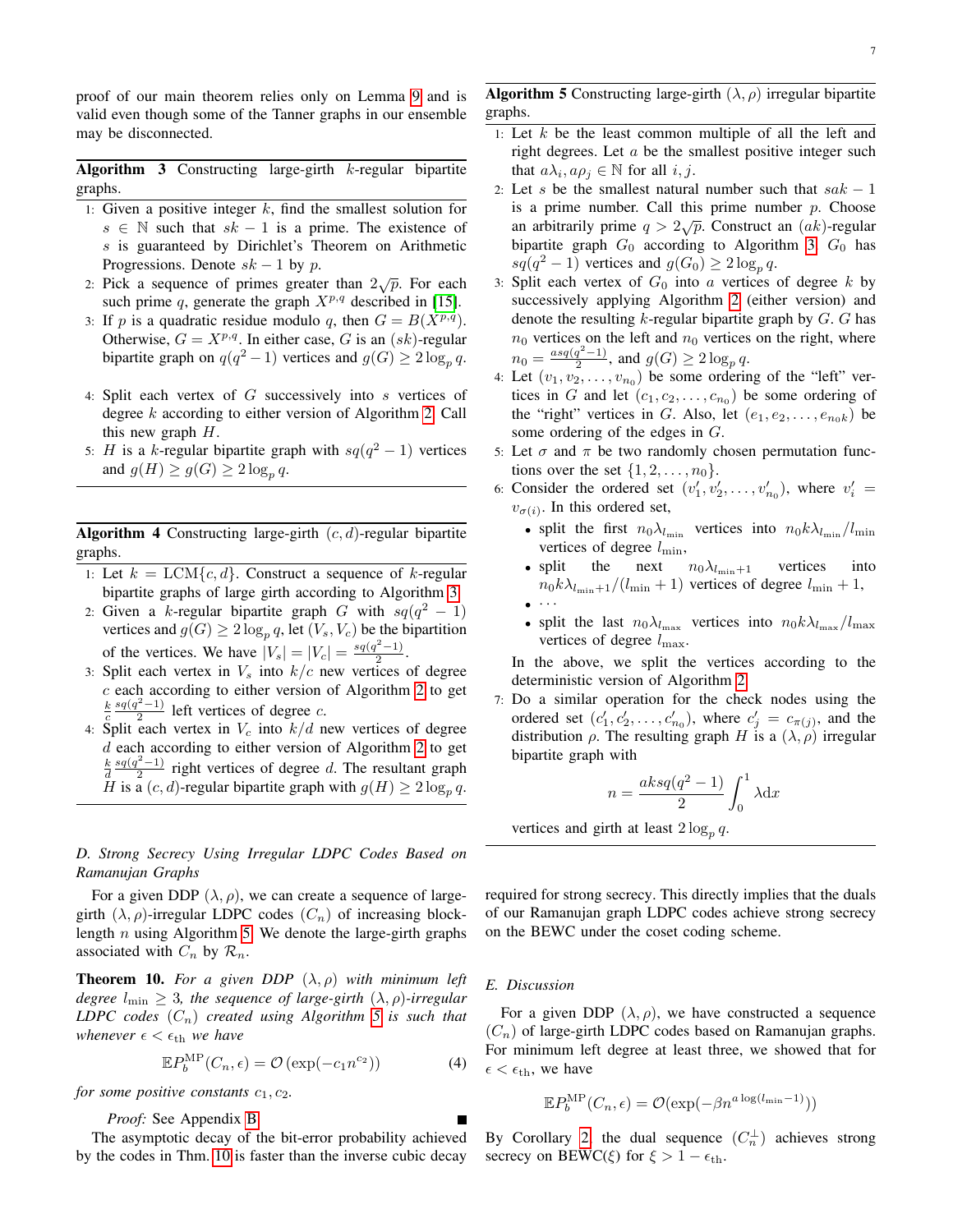*1) Difference Between Regular and Irregular Codes:* For *any* large-girth regular LDPC code sequence  $(C_n)$ , we have

$$
\mathbb{P}_{b}^{\text{MP}}(C_n, \epsilon) = \mathcal{O}\left(\exp(-\beta n^{a \log(l_{\min}-1)})\right)
$$

for  $\epsilon < \epsilon_{\text{th}}$ . This means that the dual sequence achieves strong secrecy on BEWC( $\xi$ ) for  $\xi > 1 - \epsilon_{\text{th}}$ .

For irregular codes *constructed by Algorithm [5](#page-6-2)*, we have shown that

$$
\mathbb{E}\left(\mathbb{P}_{b}^{\mathrm{MP}}(C_n,\epsilon)\right)=\mathcal{O}\left(\exp(-\beta n^{a\log(l_{\min}-1)})\right)
$$

for  $\epsilon < \epsilon_{\text{th}}$ . This means that *on an average*, the dual sequence achieves strong secrecy on BEWC( $\xi$ ) for  $\xi > 1 - \epsilon_{\text{th}}$ . Moreover, most codes in the dual sequence are concentrated around this average strong secrecy property. This is because the Markov inequality guarantees that, with probability tending to 1, any LDPC code from the ensemble will have probability of bit error smaller than  $\frac{1}{n^k}$  (for any positive integer k).

Our result for regular LDPC codes is stronger than that that of irregular LDPC codes. However, irregular LDPC codes are important because they have  $1 - \epsilon_{\text{th}}$  very close to their rate. Therefore, irregular codes are instrumental in achieving a secrecy rate very close to the BEWC secrecy capacity.

*2) Gap Between Achievable Region and Secrecy Capacity:* For a secret information rate  $R$ , we are interested in the minimum value of Eve's erasure probability  $\epsilon$  for which we can ensure strong secrecy over the BEWC using our scheme. Since our proof works only for  $l_{\min} \geq 3$ , this involves finding an optimal DDP of rate R and  $l_{\min} \geq 3$  for which the BEC threshold  $\epsilon_{\text{th}}$  is as high as possible. It can be noted that  $\epsilon_{\text{th}} < 1 - R$ . Most of the capacity achieving DDP sequences require  $l_{\min} = 2$  (e.g., the tornado sequence and the right regular sequence in [\[36\]](#page-10-20)). Therefore, there is a small gap between the strong secrecy rate achievable by our technique and the secrecy capacity of the BEWC.

For example, when we performed a search using the LDP-COPT online tool [\[37\]](#page-10-21) for  $R = 0.5$  and  $l_{\min} \geq 3$ , we found that the maximum value of  $\epsilon_{\text{th}} = 0.4619$  is achieved by the DDP

$$
\lambda(x) = 0.9043388x^{2} + 0.03300419x^{16} + 0.01434268x^{17} + 0.03535427x^{18} + 0.01296008x^{99} \n\rho(x) = x^{10}
$$

This means that the duals of the LDPC codes constructed using Algorithm [5](#page-6-2) will achieve a strong secrecy rate of 0.5 over BEWC( $\epsilon$ ) for all  $\epsilon > 0.5381$ . Note that for  $\epsilon$  close to 0.5381, the secrecy capacity of the BEWC is close to 0.5381. Our coding scheme will achieve a secrecy rate of 0.5 over this channel, which is 7% less than the secrecy capacity.

#### V. CONCLUSION AND FUTURE DIRECTIONS

In this work, we have constructed LDPC codes whose girth increases logarithmically in block-length using Ramanujan graphs. In contrast to existing large-girth constructions, our construction works for arbitrary irregular degree distribution pairs. To our knowledge, this is the first such construction. We have shown that the duals of these LDPC codes achieve strong secrecy on the binary erasure wiretap channel (BEWC), when their minimum left degree is at least three. To achieve secrecy capacity on the BEWC, we require LDPC code ensembles with degree-2 variable nodes. Since our current proof does not apply to these codes, we must look for new techniques to analyze them. A multiedge-type construction, similar to the approach of [\[8\]](#page-9-10), [\[9\]](#page-9-11), might be required to achieve secrecy capacity on the BEWC.

In addition, the Ramanujan graph ensemble is interesting in the general area of LDPC coding even without the secrecy application. In particular, one can show (through the relationship between the girth and the stopping distance) that the minimum distance of these codes grows at least as  $n^b$ , for some b such that  $0 < b < 1$ . Further properties of this construction could be explored in future work.

## <span id="page-7-0"></span>APPENDIX A PROOF OF LEMMA [3](#page-3-1)

For any  $x \in [0, 1]$ , we have

$$
(1-x)^{d-1} \ge 1 - (d-1)x, \qquad \forall d \in \mathbb{N}
$$

$$
\Rightarrow \rho(1-x) = \sum_{d=2}^{r_{\text{max}}} \rho_d(1-x)^{d-1}
$$

$$
\ge \sum_{d=2}^{r_{\text{max}}} (1 - (d-1)x)\rho_d
$$

$$
= 1 - (r_{\text{avg}} - 1)x
$$

$$
\Rightarrow 1 - \rho(1-x) \le (r_{\text{avg}} - 1)x
$$

where  $r_{\text{avg}}$  is the average check-node degree and  $r_{\text{max}}$  is the maximum check-node degree. For  $0 \le (r_{\text{avg}} - 1)x \le 1$ ,

<span id="page-7-1"></span>
$$
f(\epsilon, x) = \epsilon \lambda (1 - \rho(1 - x))
$$
  
\n
$$
\leq \epsilon \lambda ((r_{\text{avg}} - 1)x)
$$
  
\n
$$
= \epsilon \sum_{i=l_{\text{min}}}^{l_{\text{max}}} \lambda_i ((r_{\text{avg}} - 1)x)^{i-1}
$$
  
\n
$$
\leq \epsilon \sum_{i=l_{\text{min}}}^{l_{\text{max}}} \lambda_i ((r_{\text{avg}} - 1)x)^{l_{\text{min}}-1}
$$
  
\n
$$
\Rightarrow f(\epsilon, x) \leq \epsilon ((r_{\text{avg}} - 1)x)^{l_{\text{min}}-1} =: g(\epsilon, x)
$$
 (5)

Note that (a) follows from the monotonicity of  $\lambda(x)$ , and (b) follows from the given condition  $0 \le (r_{\text{avg}}-1)x \le 1$ . To make the notation easier, let us denote  $A = \epsilon (r_{\text{avg}} - 1)^{l_{\text{min}}-1}$ . Since we are operating in the region  $\epsilon < \epsilon_{\text{th}}$  where  $(x_t)$  converges to zero, there exists an R such that  $Ax_R^{l_{\text{min}}-2} \leq 1$  and  $(r_{\text{avg}} 1/x_R \leq 1$ . The first inequality will be used later in the proof.

Let us construct a sequence  $z_{R+i+1} = g(\epsilon, z_{R+i})$  with  $z_R =$  $x_R$ . It is immaterial what  $z_i$  takes when  $i < R$ . We then claim that  $x_{R+i} \leq z_{R+i}$  for any non-negative integer *i*. We can prove this by induction. The base case is when  $i = 0$  and it is true by our choice of  $z_R$ . Assuming the claim is true for some integer  $i \geq 0$ , we have

$$
x_{R+i+1} = f(\epsilon, x_{R+i}) \le g(\epsilon, x_{R+i}) \le g(\epsilon, z_{R+i}) = z_{R+i+1}
$$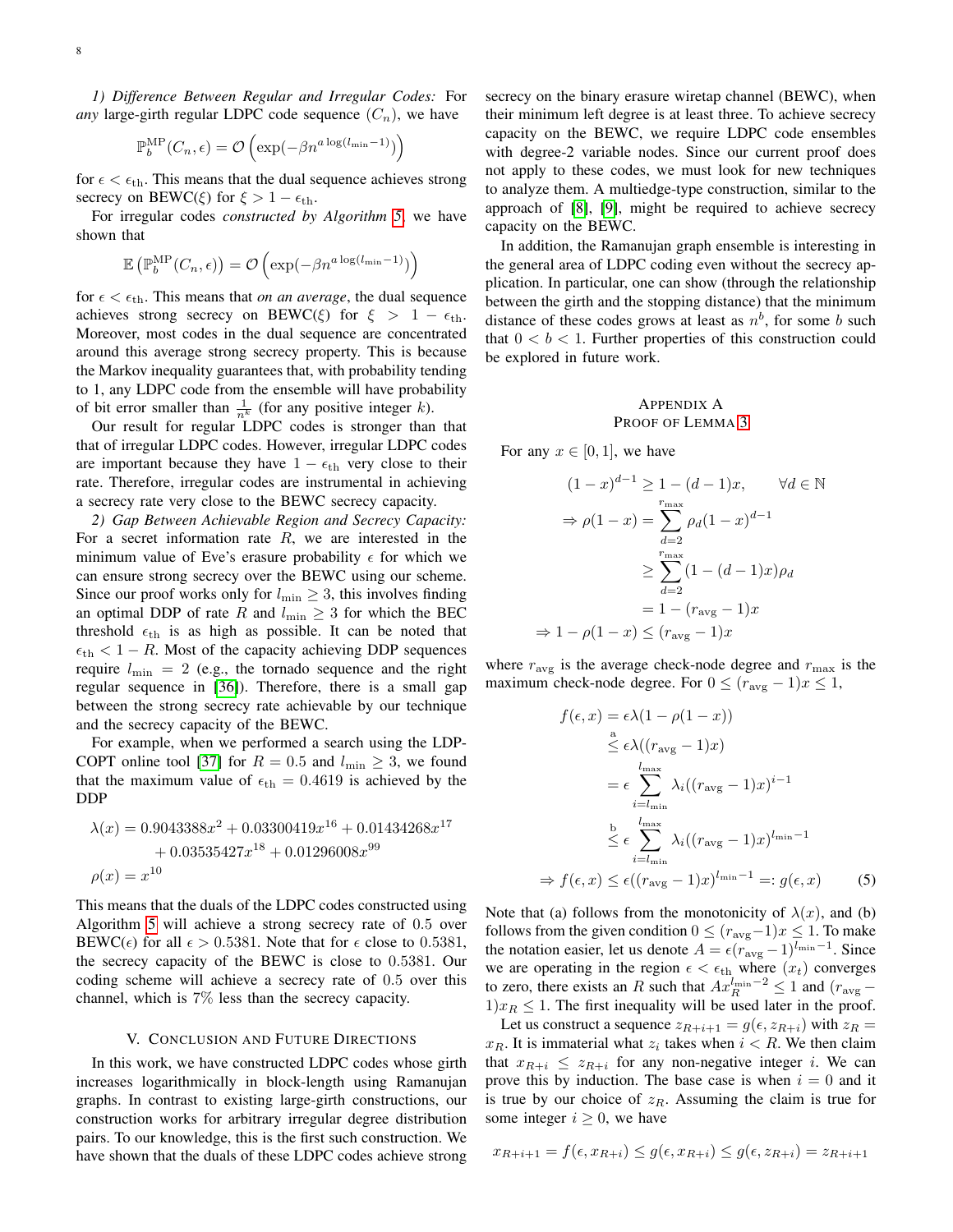The first inequality is due to Eqn. [\(5\)](#page-7-1) and the second inequality is due to the monotonicity of  $q$  and the induction hypothesis. This proves the claim.

We have,

$$
z_{R+1} = Az_R^{\ln n-1}
$$
  
\n
$$
z_{R+i} = A^{1 + (\ln n-1) + (\ln n-1)^2 + \dots + (\ln n-1)^{i-1}} z_R^{(\ln n-1)^i}
$$
  
\n
$$
= A^{\frac{(\ln n-1)^i - 1}{\ln n-2}} z_R^{(\ln n-1)^i}
$$
  
\n
$$
= A^{\frac{-1}{\ln n-2}} \left( A^{\frac{1}{\ln n-2}} x_R \right)^{(\ln n-1)^i}
$$
  
\n
$$
= A^{\frac{-1}{\ln n-2}} \exp \left( (\ln n-1)^i \left( \frac{\log A}{\ln n-2} + \log x_R \right) \right)
$$
  
\n
$$
= A^{\frac{-1}{\ln n-2}} \exp \left( -\alpha_R (\ln n-1)^i \right)
$$

Due to our choice of R,  $\alpha_R \triangleq \frac{-1}{l_{\min}-2} \log A - \log x_R$  is positive. In fact, we can choose  $R$  arbitrarily large, making  $x_R$  arbitrarily small and  $\alpha_R$  arbitrarily large. For  $t \geq R$ , we have

$$
x_t \le z_t
$$
  
=  $A^{\frac{-1}{l_{\min}-2}} \exp\left(-\alpha_R(l_{\min}-1)^{t-R}\right)$   
=  $A^{\frac{-1}{l_{\min}-2}} \exp\left(-\frac{\alpha_R}{(l_{\min}-1)^R}(l_{\min}-1)^t\right)$   
=  $A^{\frac{-1}{l_{\min}-2}} \exp\left(-\beta(l_{\min}-1)^t\right)$ 

Note that  $\beta \triangleq \frac{\alpha_R}{(l_{\min}-1)^R} > 0$ . Therefore, we have

$$
x_t = \mathcal{O}\left(\exp(-\beta(l_{\min} - 1)^t)\right) \quad \text{as } t \to \infty
$$

To prove the second half, we note that for  $x \in [0,1]$ 

$$
L(x) = \sum L_i x^i \le \sum L_i x^{i-1}
$$
  
= 
$$
\frac{1}{\int_0^1 \lambda(x) dx} \sum_{i=l_{\min}}^{l_{\max}} \frac{\lambda_i}{i} x^{i-1}
$$
  

$$
\le \frac{1}{l_{\min} \int_0^1 \lambda(x) dx} \lambda(x)
$$
  

$$
\Rightarrow y_t \le \frac{1}{l_{\min} \int_0^1 \lambda(x) dx} x_t
$$
  

$$
\Rightarrow y_t = \mathcal{O}(\exp(-\beta(l_{\min} - 1)^t))
$$

# <span id="page-8-0"></span>APPENDIX B PROOF OF THM. [10](#page-6-3)

The only sources of randomness in Algorithm [5](#page-6-2) for a given large-girth graph  $G$  (at the end of Step [3\)](#page-6-4) are the permutation functions  $\sigma$  and  $\pi$ . The probability distribution of  $\mathcal{R}_n$  given G is easier to analyze than that of  $\mathcal{R}_n$  when G is not specified. Clearly, [\(4\)](#page-6-5) is true whenever

$$
\mathbb{E}\left(P_b^{\text{MP}}(C_n,\epsilon)|G\right) = \mathcal{O}\left(\exp(-c_1 n^{c_2})\right) \tag{6}
$$

is true *uniformly* for all possible G in Step [3](#page-6-4) of Algorithm [5.](#page-6-2)

Note that  $P_b^{\text{MP}}(C_n, \epsilon)$  denotes the probability of bit-error after infinite iterations of the MP algorithm (or equivalently, when a stopping set is encountered). This probability is clearly less than the probability of bit-error after a finite number of iterations. Therefore [\(6\)](#page-8-1) is true whenever

$$
\mathbb{E}\left(P_b^{\text{MP}}(C_n, \epsilon, t(n))|G\right) \le A(n) = \mathcal{O}\left(\exp(-c_1 n^{c_2})\right) \tag{7}
$$

is true for some function  $t(n)$ . The role played by the quantity  $A(n)$  is to ensure that we are able to upper bound the left hand side uniformly in G. We pick  $t(n) = a \log n$ , where  $a > 0$ is such that  $g(\mathcal{R}_n) \ge 4a \log n + 2$ . We know that a exists because of the large-girth property of  $\mathcal{R}_n$ . Let  $a_{\text{max}}$  be the maximum possible value for a.

<span id="page-8-2"></span>**Proposition 11.** For any  $\delta \in (0,1)$ , there exists a natural *number* N such that for all  $n > N$  we have

$$
\mathbb{E}\left(P_b^{\text{MP}}(C_n,\epsilon,t(n))|G\right) \le \frac{1}{1-\delta}y_{t(n)}(\epsilon) \tag{8}
$$

*where*  $y_{t(n)}(\epsilon)$  *is the quantity defined in Lemma [3.](#page-3-1)* 

We know from Lemma [3](#page-3-1) that

$$
y_{t(n)}(\epsilon) = \mathcal{O}\left(\exp(-\beta(l_{\min} - 1)^{t(n)})\right)
$$

$$
= \mathcal{O}\left(\exp(-\beta(l_{\min} - 1)^{a \log n})\right)
$$

$$
= \mathcal{O}\left(\exp(-\beta n^{a \log(l_{\min} - 1)})\right)
$$

The above equation, along with Proposition [11,](#page-8-2) completes the proof of the theorem.

*Proof of Proposition [11:](#page-8-2)* Consider the computation graph  $\mathcal{C}_t$  of  $\mathcal{R}_n$  (we write t for  $t(n)$  to make the notation less cumbersome). Clearly,  $\mathbb{P}(\hat{\mathcal{C}}_t = T) > 0$  if and only if  $\mathbb{P}(\mathcal{T}_t = T) > 0.$ 

Let T be any valid level-t tree in the sense that  $\mathbb{P}(\mathring{T}_t = T)$ 0. Let  $P_e(T, \epsilon)$  be the probability that the root node of T is in error when the tree code associated with  $T$  is transmitted over  $BEC(\epsilon)$  and decoded with t iterations of the MP decoder. Note the following two equations

$$
y_t(\epsilon) = \sum \mathbb{P}(\tilde{\mathcal{T}}_t = T) P_e(T, \epsilon)
$$

$$
\mathbb{E}\left(P_b^{\text{MP}}(C_n, \epsilon, t) | G\right) = \sum \mathbb{P}(\mathcal{C}_t = T | G) P_e(T, \epsilon)
$$

From the above, we can see that the proof is complete once we show that for some natural number  $N$ , we have

$$
\mathbb{P}(\mathring{\mathcal{C}}_t = T | G) \le \frac{1}{1 - \delta} \mathbb{P}(\mathring{\mathcal{T}}_t = T)
$$

for all  $n \geq N$ .

Let T be a valid level-t tree with  $i_0$  being the degree of the root node. Let this tree have  $p_i$  variable nodes of degree  $i$  (including the root node, but excluding the leaf nodes) and  $q_j$  check nodes of degree j. We have

$$
\mathbb{P}(\mathring{\mathcal{T}}_t = T) = L_{i_0} \lambda_{i_0}^{p_{i_0} - 1} \prod_{i=3, i \neq i_0}^{l_{\text{max}}} \lambda_i^{p_i} \prod_{j=2}^{r_{\text{max}}} \rho_j^{q_j} \tag{9}
$$

<span id="page-8-1"></span>Now, consider  $\check{\mathcal{C}}_t$ . The probability that the root node v has degree  $i_0$  is clearly  $L_{i_0}$ . The  $i_0$  edges incident with v in  $\mathcal{R}_n$ will correspond to  $i_0$  edges in G incident with  $u$ , the parent node of v. Let  $b(1)$ ,  $b(2)$ , ...,  $b(i_0)$  be the  $i_0$  neighbours of u in G corresponding to those edges. Let  $c(1), c(2), \ldots, c(i_0)$  be the daughter nodes in  $\mathcal{R}_n$  corresponding to the same edges. The number of ways of choosing the permutation function  $\pi$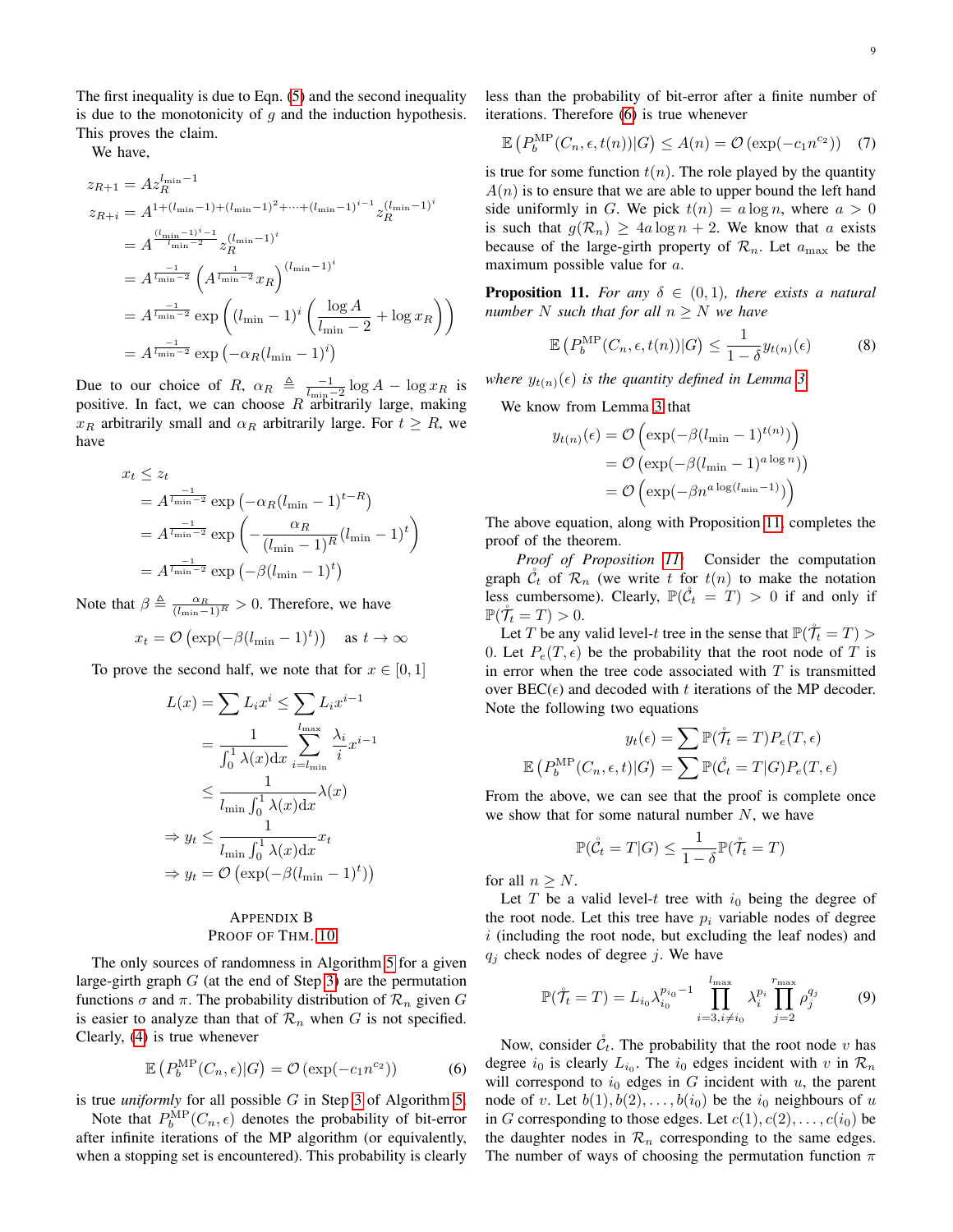such that node  $c(1)$  has degree j is equal to the number of ways of putting  $b(1)$  into a slot that corresponds to degree j, which is  $n_0 \rho_j$ . Note that these slots are numbered. Here,  $n_0 = 2n / (k \int_0^1 \lambda dx)$  is the number of left (right) vertices in G, where k is the LCM of all the degrees in  $(\lambda, \rho)$ .

In general, whenever  $T$  is a valid level-t tree, we have

$$
\mathbb{P}(\mathring{C}_t = T) = L_{i_0} {n_0 \lambda_{i_0} - 1 \choose p_{i_0} - 1} (p_{i_0} - 1)!
$$
  
 
$$
\times \frac{\left(n_0 - 1 - \sum_{i=2}^{l_{\text{max}}} p_i\right)!}{n_0!} \prod_{\substack{i=l_{\text{min}} \\ i \neq i_0}}^{l_{\text{max}}} {n_0 \lambda_i \choose p_i} p_i!
$$
  
 
$$
\times \frac{\left(n_0 - \sum_{j=r_{\text{min}}}^{r_{\text{max}}} q_j\right)!}{n_0!} \prod_{j=r_{\text{min}}}^{r_{\text{max}}} {n_0 \rho_j \choose q_j} q_j!
$$
(10)

We note the following inequality.

$$
\frac{\left(n_0 - 1 - \sum_{i=2}^{l_{\text{max}}} p_i\right)! \left(n_0 - \sum_{j=r_{\text{min}}}^{r_{\text{max}}} q_j\right)!}{n_0! n_0!} \left(\frac{1}{(n_0 - \sum p_i)(\sum p_i) - 1} \frac{1}{(n_0 - \sum q_j)\sum q_j}\right)
$$
(11)

We also see that

$$
L_{i_{0}}\binom{n_{0}\lambda_{i_{0}}-1}{p_{i_{0}}-1}(p_{i_{0}}-1)!\prod_{\substack{i=l_{\min}\\i\neq i_{0}}}^{l_{\max}}\binom{n_{0}\lambda_{i}}{p_{i}}p_{i}!\prod_{j=r_{\min}}^{r_{\max}}\binom{n_{0}\rho_{j}}{q_{j}}q_{j}!
$$
  

$$
< L_{i_{0}}(n_{0}\lambda_{i_{0}})^{p_{i_{0}}-1}\prod_{\substack{i=l_{\min}\\i\neq i_{0}}}^{l_{\max}}(n_{0}\lambda_{i})^{p_{i}}\prod_{j=r_{\min}}^{r_{\max}}(n_{0}\rho_{j})^{q_{j}}
$$
  

$$
= n_{0}^{(\sum p_{i}+\sum q_{j})-1}L_{i_{0}}\lambda_{i_{0}}^{p_{i_{0}}-1}\prod_{\substack{i=l_{\min}\\i\neq i_{0}}}^{l_{\max}}\lambda_{i}^{p_{i}}\prod_{j=r_{\min}}^{r_{\max}}\rho_{j}^{q_{j}}
$$
  

$$
= n_{0}^{(\sum p_{i}+\sum q_{j})-1}\mathbb{P}(\tilde{\mathcal{T}}_{t}=T)
$$
(12)

Substituting  $(11)$  and  $(12)$  in  $(10)$ , we get

$$
\mathbb{P}(\mathring{\mathcal{C}}_t = T) < \frac{\mathbb{P}(\mathring{\mathcal{T}}_t = T)}{\left(1 - \frac{\sum p_i}{n_0}\right)^{(\sum p_i) - 1} \left(1 - \frac{\sum q_j}{n_0}\right)^{\sum q_j}} \tag{13}
$$

The proof is complete once we show that

$$
\left(1 - \frac{\sum p_i}{n_0}\right)^{(\sum p_i) - 1} \left(1 - \frac{\sum q_j}{n_0}\right)^{\sum q_j} \to 1 \quad \text{as } n \to \infty
$$
\n(14)

First, we note that  $\sum p_i$  and  $\sum q_j$  grow exponentially in t. This means that there exist constants  $\alpha_1, \alpha_2, \beta_1, \beta_2 > 0$  such that

$$
\alpha_1 n^{\beta_1} < \sum p_i, \sum q_j < \alpha_2 n^{\beta_2} \tag{15}
$$

We have

$$
1 > \left(1 - \frac{\sum p_i}{n_0}\right)^{(\sum p_i) - 1} \left(1 - \frac{\sum q_j}{n_0}\right)^{\sum q_j}
$$
  
> 
$$
\left(1 - \frac{\alpha_2 n^{\beta_2}}{n_0}\right)^{\alpha_2 n^{\beta_2} - 1} \left(1 - \frac{\alpha_2 n^{\beta_2}}{n_0}\right)^{\alpha_2 n^{\beta_2}}
$$
  
= 
$$
\left(1 - \frac{\alpha_2 n^{\beta_2}}{n_0}\right)^{2\alpha_2 n^{\beta_2} - 1}
$$

The proof is complete once we show that

$$
\left(1 - \frac{\frac{1}{2}\alpha_2 k \int_0^1 \lambda \mathrm{d}x}{n^{1-\beta_2}}\right)^{n^{\beta_2}} \to 1\tag{16}
$$

<span id="page-9-17"></span>For this, we pick the constant  $a \in (0, a_{\text{max}}]$  small enough so that  $\beta_2$  < 0.5. Observe that for any  $\theta > 1$  and  $\alpha > 0$ , we have

$$
\lim_{n \to \infty} \left( 1 - \frac{\alpha}{n^{\theta}} \right)^n = 1 \tag{17}
$$

Substituting  $m = n^{\beta_2}$  in the left hand side of [\(16\)](#page-9-18), we have

$$
\left(1 - \frac{\frac{1}{2}\alpha_2 k \int_0^1 \lambda \mathrm{d}x}{m^{(1-\beta_2)/\beta_2}}\right)^m
$$

<span id="page-9-15"></span>which goes to 1 as  $m \to \infty$ .

<span id="page-9-18"></span>Г

#### **REFERENCES**

- <span id="page-9-0"></span>[1] C. Shannon, "Communication theory of secrecy systems," *Bell System Technical Journal*, vol. 28, pp. 656–715, Oct. 1949.
- <span id="page-9-1"></span>[2] A. D. Wyner, "The wire-tap channel," *Bell System Technical Journal*, vol. 54, no. 8, pp. 1355–1367, Oct. 1975.
- <span id="page-9-2"></span>[3] I. Csiszár and  $\hat{J}$ . Körner, "Broadcast channels with confidential messages," *IEEE Trans. Inf. Theory*, vol. 24, no. 3, pp. 339–348, May 1978.
- <span id="page-9-3"></span>[4] U. M. Maurer and S. Wolf, "Information-theoretic key agreement: From weak to strong secrecy for free," in *Advances in Cryptology - Eurocrypt 2000*, Lecture Notes in Computer Science. B. Preneel, 2000, p. 351.
- <span id="page-9-4"></span>[5] I. Csiszár, "Almost independence and secrecy capacity," Problems of *Information Transmission*, vol. 32, no. 1, pp. 40–47, Jan.–Mar. 1996.
- <span id="page-9-5"></span>[6] R. Liu, Y. Liang, H. V. Poor, and P. Spasojević, "Secure nested codes for type II wiretap channels," in *Proceedings of IEEE Information Theory Workshop*, Lake Tahoe, California, USA, Sep. 2007, pp. 337–342.
- <span id="page-9-16"></span><span id="page-9-9"></span>[7] L. H. Ozarow and A. D. Wyner, "Wire-tap channel II," *Bell Labs Tech. J.*, vol. 63, no. 10, pp. 2135–2157, Dec. 1984.
- <span id="page-9-10"></span>[8] V. Rathi, M. Andersson, R. Thobaben, J. Kliewer, and M. Skoglund, "Two edge type LDPC codes for the wiretap channel," in *Signals, Systems and Computers, 2009 Conference Record of the Forty-Third Asilomar Conference on*, 2009, pp. 834 –838.
- <span id="page-9-11"></span>[9] ——, "Performance analysis and design of two edge type LDPC codes for the BEC wiretap channel," 2010, submitted to IEEE Transactions on Information Theory. [Online]. Available:<http://arxiv.org/abs/1009.4610>
- <span id="page-9-6"></span>[10] T. Richardson and R. Urbanke, *Modern Coding Theory*. Cambridge University Press, 2008.
- <span id="page-9-7"></span>[11] C. H. Bennett, G. Brassard, C. Crépeau, and U. Maurer, "Generalized privacy amplification," *IEEE Trans. Inf. Theory*, vol. 41, no. 6, pp. 1915– 1923, Nov. 1995.
- <span id="page-9-8"></span>[12] A. Thangaraj, S. Dihidar, A. Calderbank, S. McLaughlin, and J.- M. Merolla, "Applications of LDPC codes to the wiretap channel," *Information Theory, IEEE Transactions on*, vol. 53, no. 8, pp. 2933– 2945, Aug. 2007.
- <span id="page-9-12"></span>[13] A. T. Suresh, A. Subramanian, A. Thangaraj, M. Bloch, and S. W. McLaughlin, "Strong secrecy for erasure wiretap channels," in *Information Theory Workshop, 2010. ITW 2010. IEEE*, Aug. 2010. [Online]. Available:<http://arxiv.org/abs/1004.5540>
- <span id="page-9-13"></span>[14] A. Orlitsky, K. Viswanathan, and J. Zhang, "Stopping set distribution of LDPC code ensembles," *IEEE Transactions on Information Theory*, vol. 51, no. 3, pp. 929–953, Mar. 2005.
- <span id="page-9-14"></span>[15] A. Lubotzky, R. Phillips, and P. Sarnak, "Ramanujan graphs," *Combinatorica*, vol. 8, no. 3, pp. 261–277, 1988.